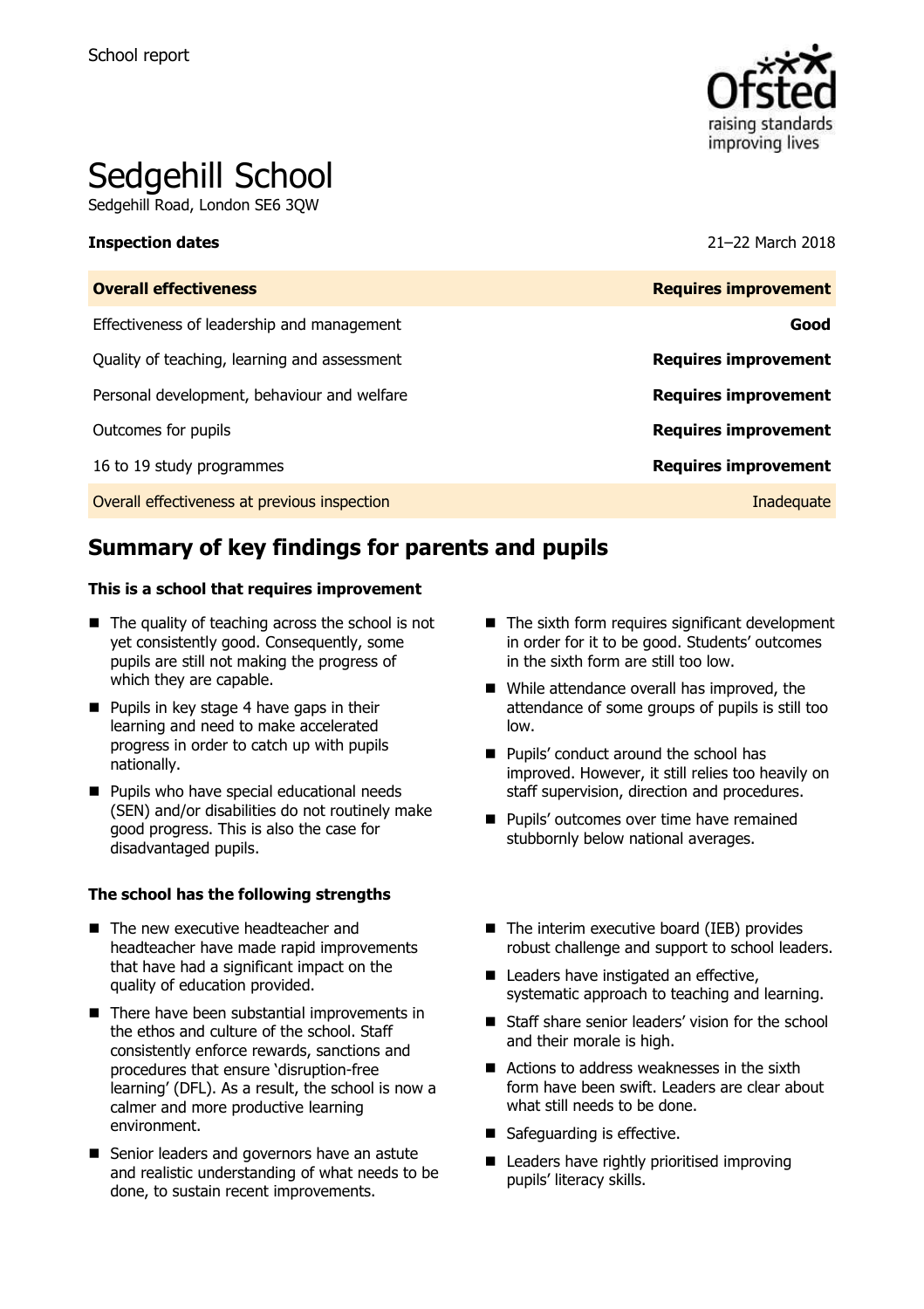

# **Full report**

# **What does the school need to do to improve further?**

- **IMPROVE the quality of teaching and learning by:** 
	- ensuring that teachers have appropriate subject expertise and experience, particularly in subjects such as science
	- ensuring that the policy on feedback and assessment is consistently followed by all teachers
	- continuing to build on the strong teaching practice seen in some areas of the curriculum, which is beginning to have an impact on pupils' progress
	- further developing the capacity of middle leaders to check regularly on the quality of teaching and learning.
- $\blacksquare$  Ensure that all pupils make good progress from their starting points by:
	- improving the attendance of identified pupils and groups of pupils still further
	- supporting pupils to understand how to behave appropriately in class and around the school site, without the need for constant staff supervision and reminders
	- continuing to focus on improving pupils' literacy across the school
	- building on the current intervention programme so that identified pupils receive swift and appropriate support
	- regularly reviewing recent literacy initiatives to ensure that they are having the desired impact.
- Improve the quality of 16 to 19 study programmes by:
	- ensuring effective and stable leadership
	- implementing the revised curriculum offer
	- supporting teachers to deliver consistently high-quality lessons
	- ensuring that all students understand the school's increased expectations of attire, conduct, attendance and attitudes to learning
	- supporting students to manage their own time and learning
	- using assessment data to provide appropriate support and challenge
	- enhancing the provision of advice and guidance so that pupils in Year 11 choose appropriate courses that meet their academic needs and aspirations.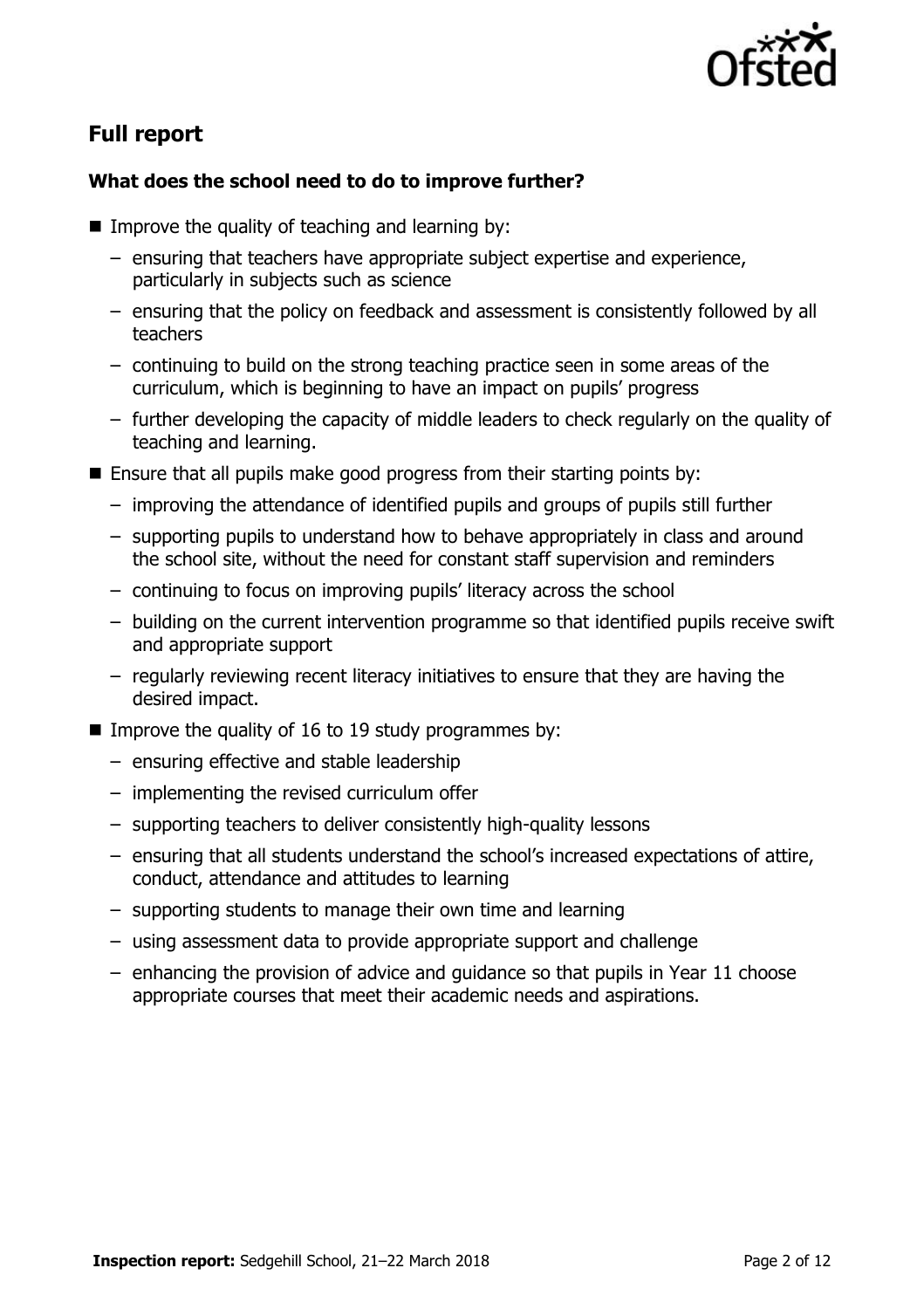

# **Inspection judgements**

### **Effectiveness of leadership and management Good**

- The executive headteacher and headteacher have very high aspirations for the school. Since their arrival in September 2017, they have instigated a number of actions to address identified school improvement priorities. In a very short time, these have significantly improved the quality of teaching, pupils' attitudes to their learning, and behaviour across the school. As a result, current pupils are beginning to make better progress from their starting points across key stages 3 and 4.
- Senior leaders and the IEB have developed a detailed, strategic school improvement plan, based on accurate evaluation and actions that are realistic and achievable. Current priorities include further professional development for staff, improving pupils' literacy skills and attitudes to learning, plus developing the sixth-form provision.
- Middle leaders form a cohesive and enthusiastic group. They share senior leaders' high expectations and vision for the school. They benefit from the leadership opportunities available through United Learning and are keen to develop their skills further. Senior leaders are currently working with them to extend their capacity still further.
- To bring about rapid improvement in teaching and learning, leaders have instigated a systematic approach to teaching across all subject areas, so that all teachers, including those who are new or temporary, will use it to plan appropriate activities that engage pupils and support their learning. They have introduced a clear feedback policy, which details expectations for staff on how they will respond to pupils' work so that they can make better progress. Work in pupils' books showed that most teachers are generally adhering to this policy.
- Senior leaders have undertaken a detailed review of the school's curriculum in their aim to 'build bright futures'. In key stage 3, the current priority is a whole-school focus on ensuring that all pupils in Years 7 and 8 are able to read at an age-appropriate level so that they can access the demands of the whole curriculum in preparation for GCSE courses. Leaders have used Year 7 catch-up funding effectively for this purpose.
- A full, enriching programme promotes pupils' spiritual, moral, social and cultural development and enhances the academic curriculum. Leaders are committed to the 'Sedgehill Pledge', which promotes equality of opportunity. All pupils in Years 7 learn a musical instrument through the Music in Secondary Schools Trust (MiSST). Themed assemblies celebrate special events such as Black History Month and LGBT History Month. British values are nurtured explicitly through a multitude of visits, trips and activities. The school takes pride in the recent election of a pupil as a London Young Major as well as pupils' successes in sport, music, drama and art. Pupils can participate in a wide range of clubs and activities, including the Duke of Edinburgh's Award.
- Leaders have taken effective action to provide better independent careers advice and guidance for pupils in Years 9 and 11, and students in Year 12.
- $\blacksquare$  The local authority works closely with school leaders to ensure that support is timely and effective. Lewisham 'challenge consultants' complement the work undertaken by United Learning consultants. Together, they support improvements in teaching and learning across the school. Staff are complimentary about the professional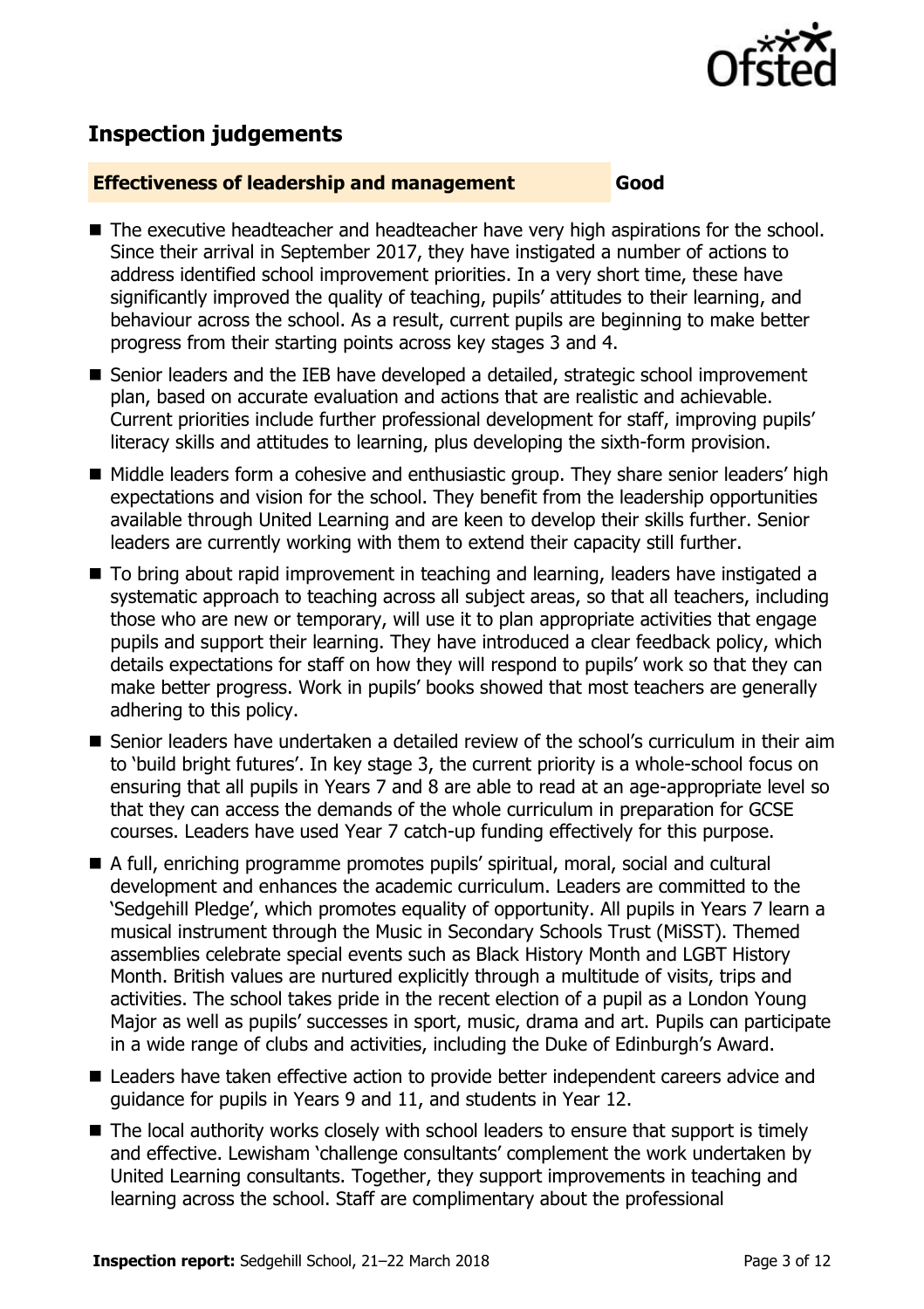

development opportunities available and the positive impact on their practice. They appreciate the chance to visit other schools and work with different teachers. Staff share senior leaders' vision for the school and morale is high.

- Leaders carefully track the progress, attendance and behaviour of the small number of pupils who attend alternative provision, to ensure that they are receiving an appropriate standard of education.
- Leaders have used allocated pupil premium funding effectively to support disadvantaged pupils in a range of ways. Some funding is used to provide bespoke academic support. Some is used to ensure that these pupils have access to the full range of opportunities made available by the school and that they attend regularly. Leaders regularly check that these actions are having a positive impact on pupils' progress.
- Similarly, funding is used well to help pupils who have SEN and/or disabilities. A specialist team of staff works effectively with small groups and individuals, to support their learning and progress.
- Many parents described the positive changes that have occurred at the school under the new leadership. As one parent typically said: 'My child is very proud to be a pupil at Sedgehill School; she wants to make great progress and is inspired and encouraged to do so'.
- $\blacksquare$  While leaders have made a significant impact on the quality of education provided, they are realistic about the extent of areas still requiring further improvement, in particular that the quality of teaching is of a consistently high quality and leads to accelerated progress for all pupils and sixth form students.

# **Governance of the school**

- The IEB provides effective governance, with membership representing both the local authority and United Learning. The governors are acutely aware of what leaders must do to ensure that the school provides all pupils with a consistently good standard of education. They are knowledgeable about the school's identified weaknesses and of recent actions taken to address them. They have clearly defined roles and responsibilities, which enable them to focus directly on the areas needing attention.
- The IEB challenges school leaders robustly to ensure that initiatives and strategies are having a positive impact and that funding is spent appropriately. While very proud of the achievements to date, they are keen to sustain recent improvements by regularly holding leaders to account should any actions begin to stall.

# **Safeguarding**

■ The arrangements for safeguarding are effective. Policies and procedures to ensure that pupils are kept safe are detailed and record keeping is efficient. Checks on the suitability of staff to work at the school are comprehensive and well organised. Staff regularly receive up-to-date safeguarding training and are well aware of their statutory responsibilities to keep pupils safe. All staff are aware of issues in the wider community that could put pupils at risk, such as gang affiliation, child sexual exploitation, drugs,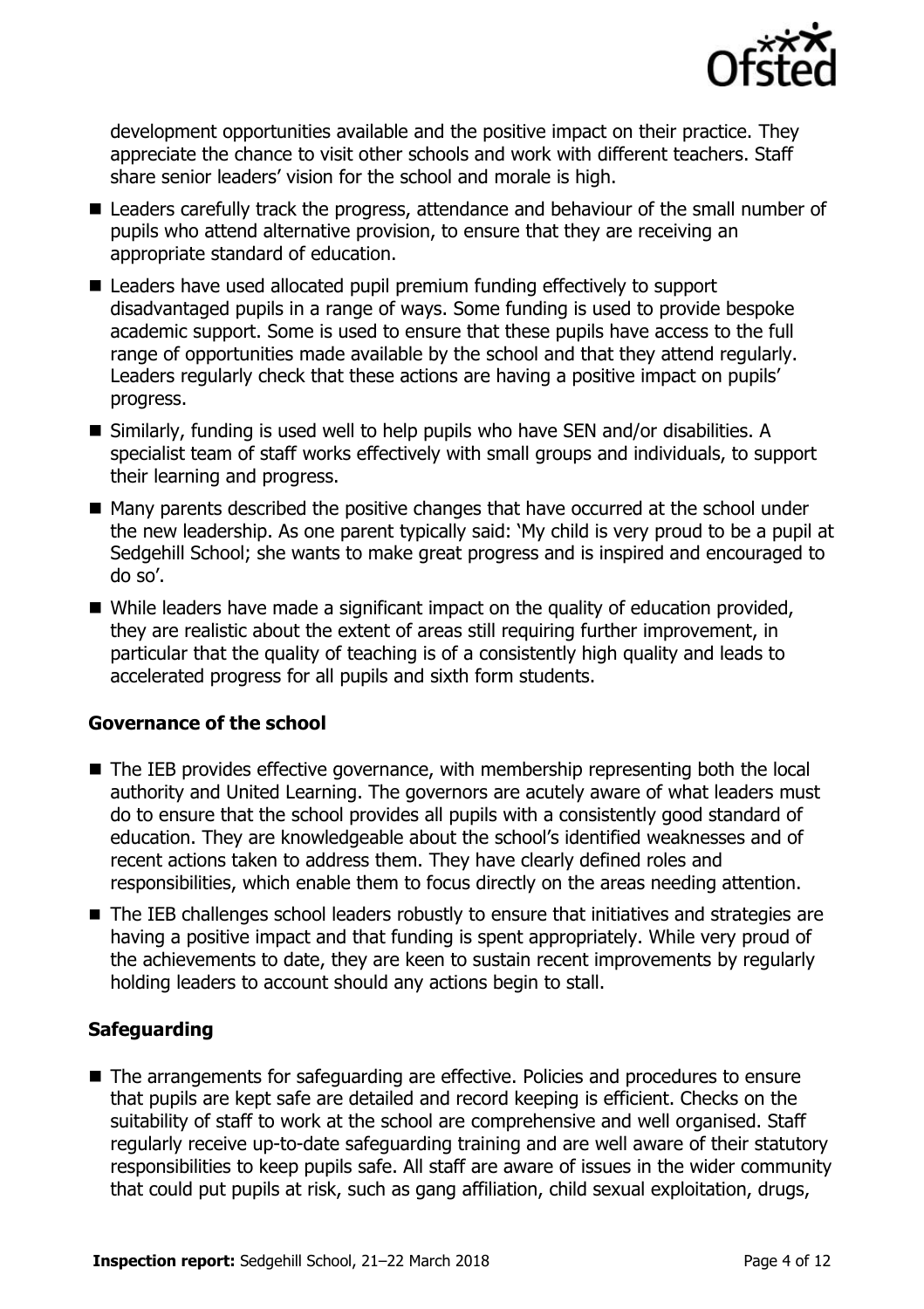

knife crime and deprivation. Consequently, staff are highly vigilant and understand the procedures for making a referral.

**Pupils receive comprehensive information on how to keep themselves safe in a range** of situations, both in school and in the community. 'Drop-down' days highlight specific issues and give helpful information and advice. Staff, including the safer schools officer, work closely with pupils and their families to build trust. This ensures that early help from external agencies can be offered quickly and in an appropriate way, should it be required.

# **Quality of teaching, learning and assessment Requires improvement**

- The quality of teaching across the school is still not consistently good. Recruitment in some subject areas, such as science, has posed challenges for senior leaders. Some subjects still rely too heavily on temporary staff. A number of teachers require ongoing support and challenge in order to meet the high expectations now demanded by senior leaders. As a result, some of the initiatives introduced by school leaders are not consistently applied and some pupils do not make the progress of which they are capable.
- The whole-school DFL approach is becoming increasingly sustained across the school. There are far fewer incidents of inappropriate behaviour, which prevent pupils from learning. Pupils say that the majority of staff consistently enforce the school's high expectations and they respect this. Consequently, the atmosphere in most classes is purposeful and many pupils are able to make appropriate progress.
- Leaders have implemented a consistent approach to teaching and supporting pupils' learning. They expect teachers across all subjects to set extended writing opportunities and 'challenge' tasks. Equally, teachers are meant to routinely give helpful advice on what pupils need to do to improve their work further, as well as to set 'personal improvement tasks' to extend their learning. Pupils understand the newly introduced feedback policy and are keen to edit their own work and peer assess other pupils' work. While leaders check that these approaches are being used systematically across the school, they know that the impact is variable as it is dependent on the quality of teaching.
- Leaders know that many pupils, particularly at key stage 4, have potential gaps in their knowledge and understanding. Teachers ensure that regular and accurate assessments quickly identify where pupils may need extra support or guidance, so that pupils' progress can be sustained. Parents receive regular updates on their children's progress so that they can provide appropriate support at home.

# **Personal development, behaviour and welfare Fig. 2.1 Requires improvement**

# **Personal development and welfare**

■ The school's work to promote pupils' personal development and welfare requires improvement. While an increasing number of pupils show respect and tolerance towards each other and staff, some lack self-discipline. Incidences of bullying and aggressive behaviour, while decreasing rapidly, are still too frequent. Poor attendance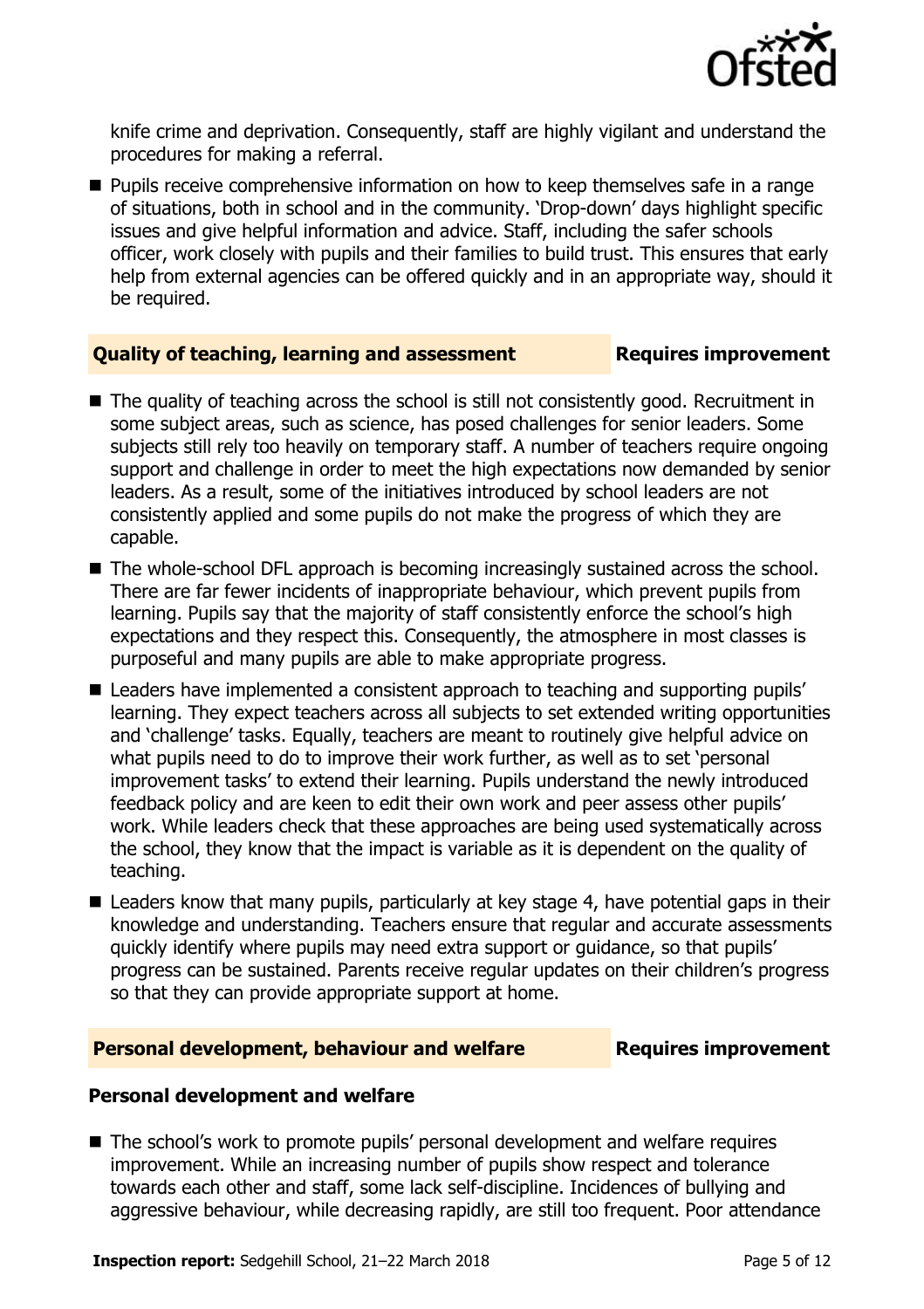

for some means that their whereabouts is not known and consequently their welfare is not always assured.

- Leaders have introduced an effective programme of personal, social, health and economic education. This programme has the flexibility to respond quickly to events in the local community. Consequently, pupils have opportunities to discuss issues as they arise and seek appropriate advice and guidance.
- Many pupils are complimentary about the changes that have happened since September 2017 and how much calmer the school now feels. They are clear about who they can talk to should they have any concerns. They say that they receive regular information on staying safe, online and in the community, and feel that teachers listen carefully to their worries. Pupils say that staff genuinely care about them and want them to do well.

# **Behaviour**

- The behaviour of pupils requires improvement. Pupils rely too heavily on staff supervision, direction and recently introduced protocols in order to manage their behaviour. Pupils' resilience and attitudes to learning, while improving, are still too reliant on consistent and regular reminders from staff.
- The attendance of some pupils and groups of pupils is still too low. Leaders have worked hard to combat persistent absence and lateness. Positive rewards and consistently applied sanctions are beginning to have an impact. As a result, attendance overall has improved. However, for some groups of pupils, it is still stubbornly below the national average and hinders their academic and social progress.
- Since September, leaders have established high expectations of what constitutes appropriate behaviour. The school is now generally a much more orderly and calm place, where learning is encouraged and supported. Leaders have introduced a structured school day to support pupils to manage their behaviour better. Pupils are welcomed in through the front entrance to the school. At the start of registration, they quietly line up to meet their tutor and receive any notifications. Throughout the day, similar routines ensure that pupils move quickly to lessons and are prepared appropriately for their learning.
- Many pupils have embraced the new systems and structures and spoke of the positive impact that new leaders have had on the school. Some said that they now feel safer on site and that their learning is less disrupted. They appreciate the rewards and sanctions system, which pupils say is generally consistently applied.
- Leaders rightly acknowledge, however, that pupils need to learn to take more responsibility for their own behaviour and attitudes to learning.

# **Outcomes for pupils Requires improvement**

■ Pupils' outcomes over time, including in 2017, have remained significantly below the national average across all subjects, including English and mathematics. Groups of pupils, including pupils who have SEN and/or disabilities, disadvantaged pupils and the most able, have consistently not made the progress from their starting points of which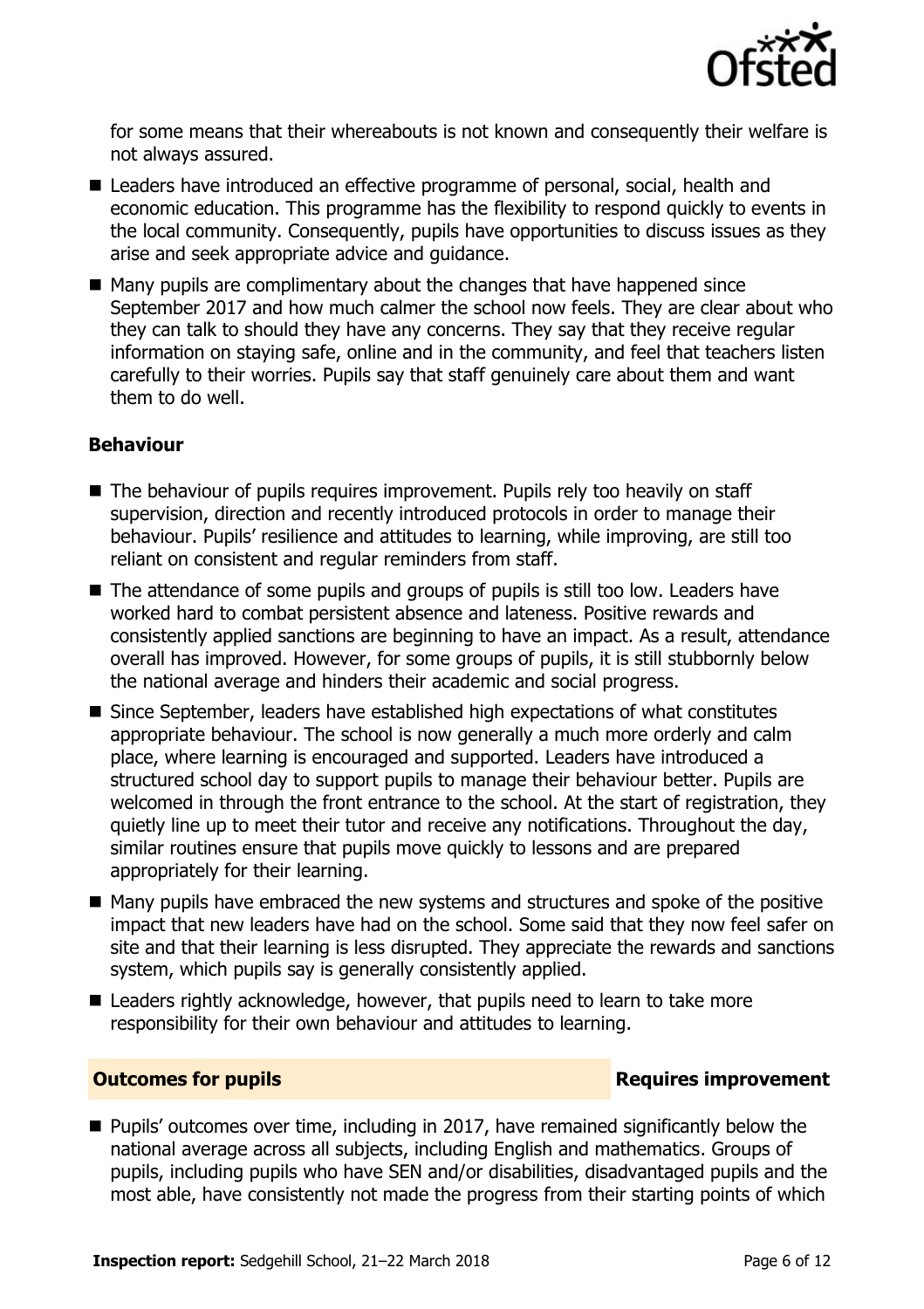

they are capable.

- Current pupils are beginning to make better progress. However, there are still too many inconsistencies in the quality of teaching and subject expertise across the school to enable some pupils to make the progress necessary to catch up. Some subjects, such as science, are still too reliant on temporary teachers.
- Leaders quickly identified that some pupils in key stage 4 have significant gaps in their knowledge and understanding. They attribute this to poor teaching in the past and low attendance over time. Following accurate assessments, leaders have implemented a range of interventions, including booster sessions, mentoring and one-to-one support, to help these pupils make accelerated progress. Pupils say that they appreciate this intensive support.
- Leaders have also prioritised the need to improve pupils' literacy skills. In Years 7 and 8, pupils who are not reading at age-related expectations receive extra support so that they can catch up. This initiative has already proved successful for the first cohort of pupils. The school promotes reading throughout the curriculum. All subject teachers are expected to incorporate opportunities for pupils to read complex subject-specific texts. Reading for pleasure is encouraged across the school. The school library is a popular, bright, welcoming space, full of interesting texts. Pupils' writing is beginning to improve as a result of teachers' systematic checks for spelling and punctuation errors and the greater use of extended writing. Further developments are planned for the summer term to heighten the profile of literacy as a key skill for effective learning.
- $\blacksquare$  The majority of the pupils interviewed showed pride in their academic achievements and were keen to share their work with inspectors. In class, pupils were confident to read aloud, explain the task they were completing and show revisions they had made to improve their work. A growing number of pupils now have positive working relationships with their teachers and benefit from an improved learning environment.

# **16 to 19 study programmes Requires improvement**

- Outcomes in the sixth form in 2017 were weak. This was due to inconsistencies in the quality of leadership and teaching and variable attitudes on the part of students, including low attendance and some inappropriate conduct.
- Leaders have rightly identified that 16 to 19 study programmes require significant improvement. They have an accurate understanding of the prevalent issues and have already instigated a number of actions to address them. In particular, they have made changes to leadership responsibilities within the sixth form to ensure that changes continue to be swift and effective. A separate sixth-form development plan is in place, with appropriate actions to tackle identified issues.
- Recently, leaders have significantly raised expectations in the sixth-form provision. They know that the progress that current students make is still too variable. Consequently, work is under way to promote consistently effective teaching and learning. Leaders carefully track students' attendance, their conduct and attitudes to learning. They have introduced a new dress code and implemented new rules regarding the use of study areas. Students are generally complimentary about these changes. While there have been some immediate improvements, leaders are keen to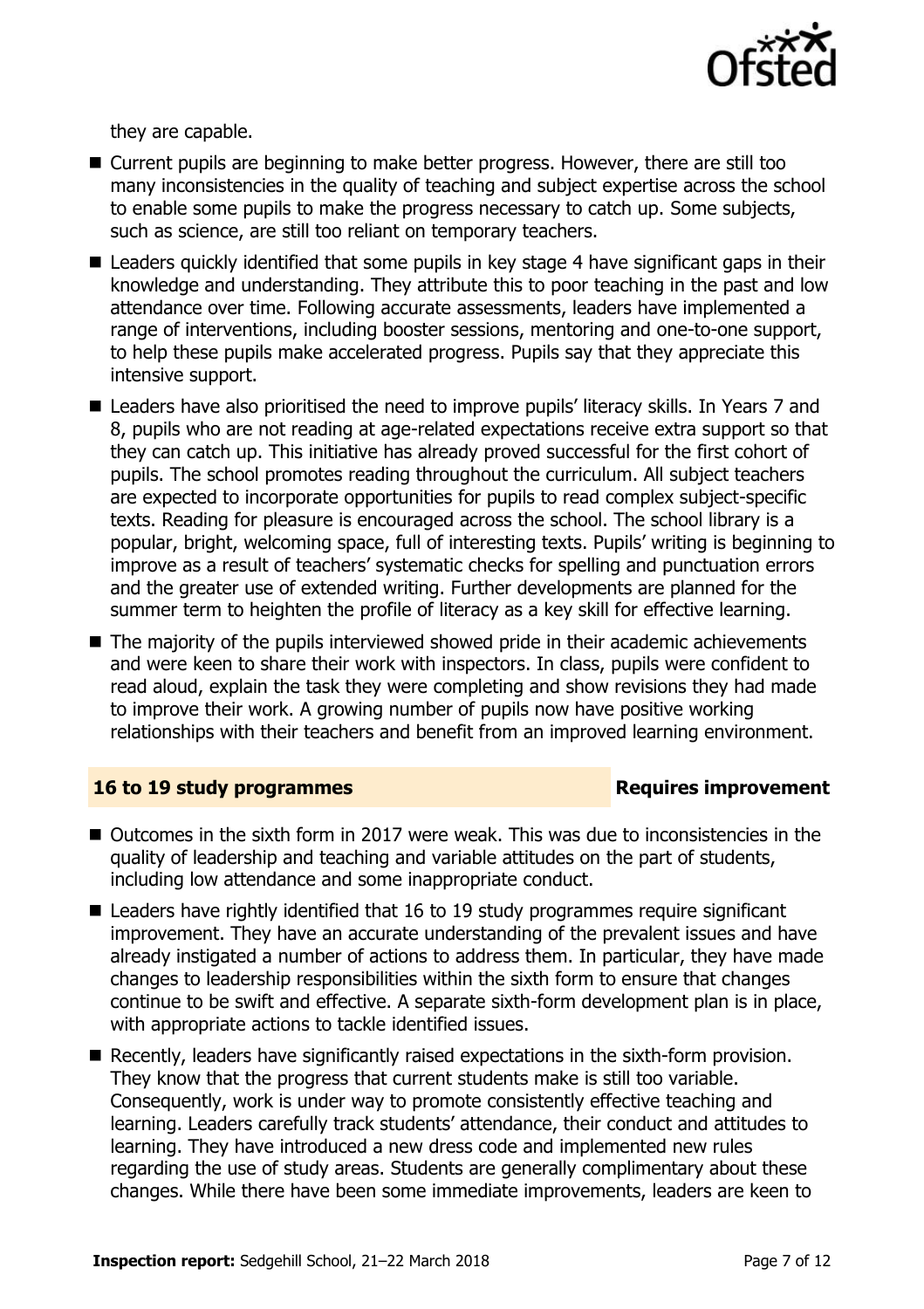

review the entire post-16 provision still further.

- Leaders have planned a new range of academic courses and extra-curricular activities starting in September 2018, in order to attract a higher number of current Year 11 pupils.
- The quality of impartial information, advice and guidance has grown steadily in the sixth form and now supports students effectively as they apply for higher education or apprenticeships. As a result, the majority of the small cohort of current Year 13 students have secured university or apprenticeship offers.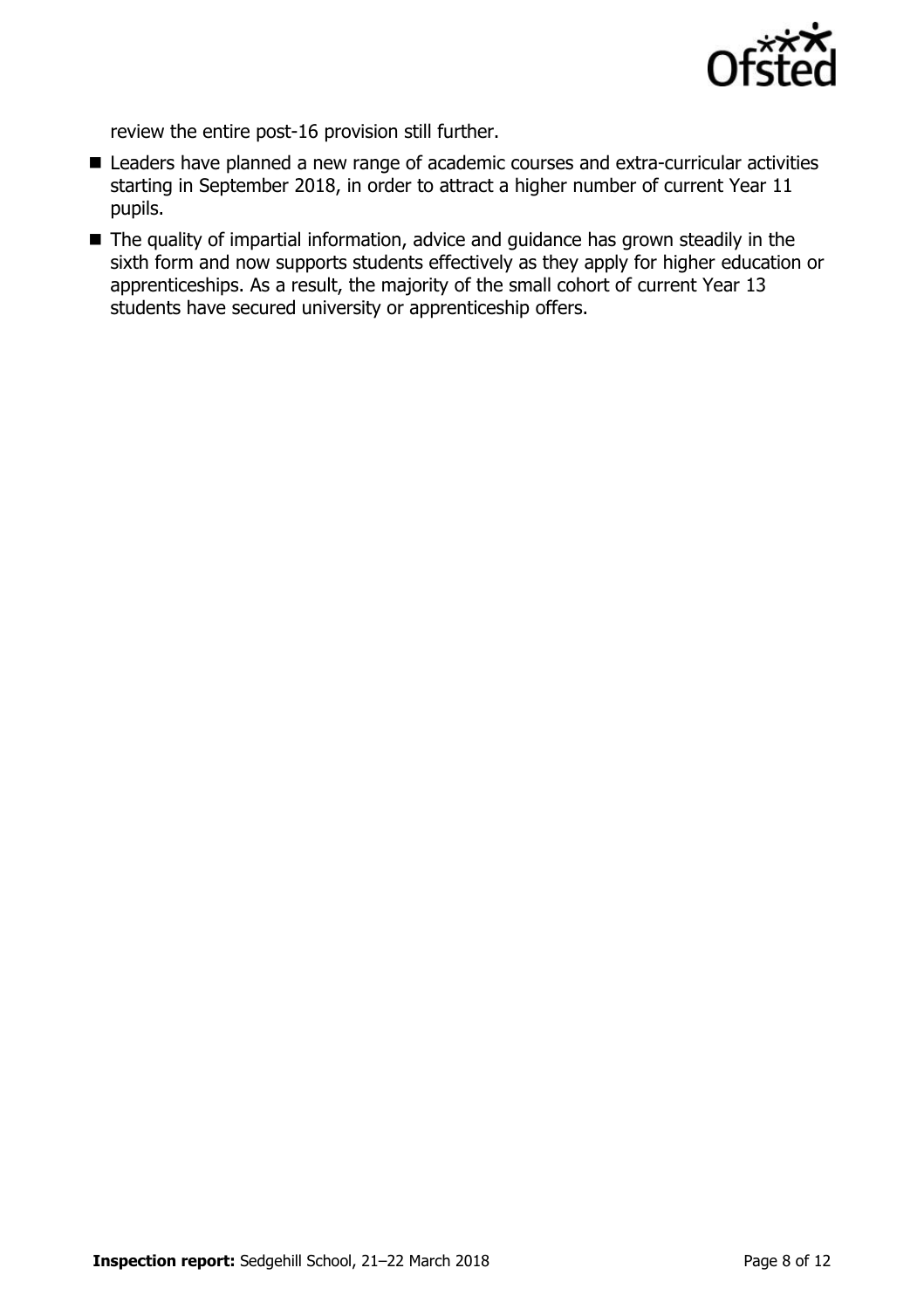

# **School details**

| Unique reference number | 100743   |
|-------------------------|----------|
| Local authority         | Lewisham |
| Inspection number       | 10043258 |

This inspection was carried out under section 8 of the Education Act 2005. The inspection was also deemed a section 5 inspection under the same Act.

| Type of school                                           | Secondary comprehensive               |
|----------------------------------------------------------|---------------------------------------|
| School category                                          | Maintained                            |
| Age range of pupils                                      | 11 to 18                              |
| Gender of pupils                                         | Mixed                                 |
| Gender of pupils in 16 to 19 study<br>programmes         | Mixed                                 |
| Number of pupils on the school roll                      | 1,130                                 |
| Of which, number on roll in 16 to 19 study<br>programmes | 100                                   |
| Appropriate authority                                    | Interim executive board               |
| Chair                                                    | <b>Irene Cleaver</b>                  |
| Headteacher                                              | <b>Clare Cassidy</b>                  |
| <b>Executive headteacher</b>                             | Jan Shadick                           |
| Telephone number                                         | 020 8698 8911                         |
| Website                                                  | www.sedgehillschool.co.uk             |
| <b>Email address</b>                                     | headteacher@sedgehill.lewisham.sch.uk |
| Date of previous inspection                              | 10 and 24-25 February 2016            |

# **Information about this school**

- $\blacksquare$  Sedgehill School is a larger than average-sized 11 to 18 secondary school.
- In September 2017, a formal partnership was created between United Learning Group and Lewisham local authority. The school remains a local authority maintained community school. However, the partnership arrangement means that the school benefits from both local authority and United Learning Group support.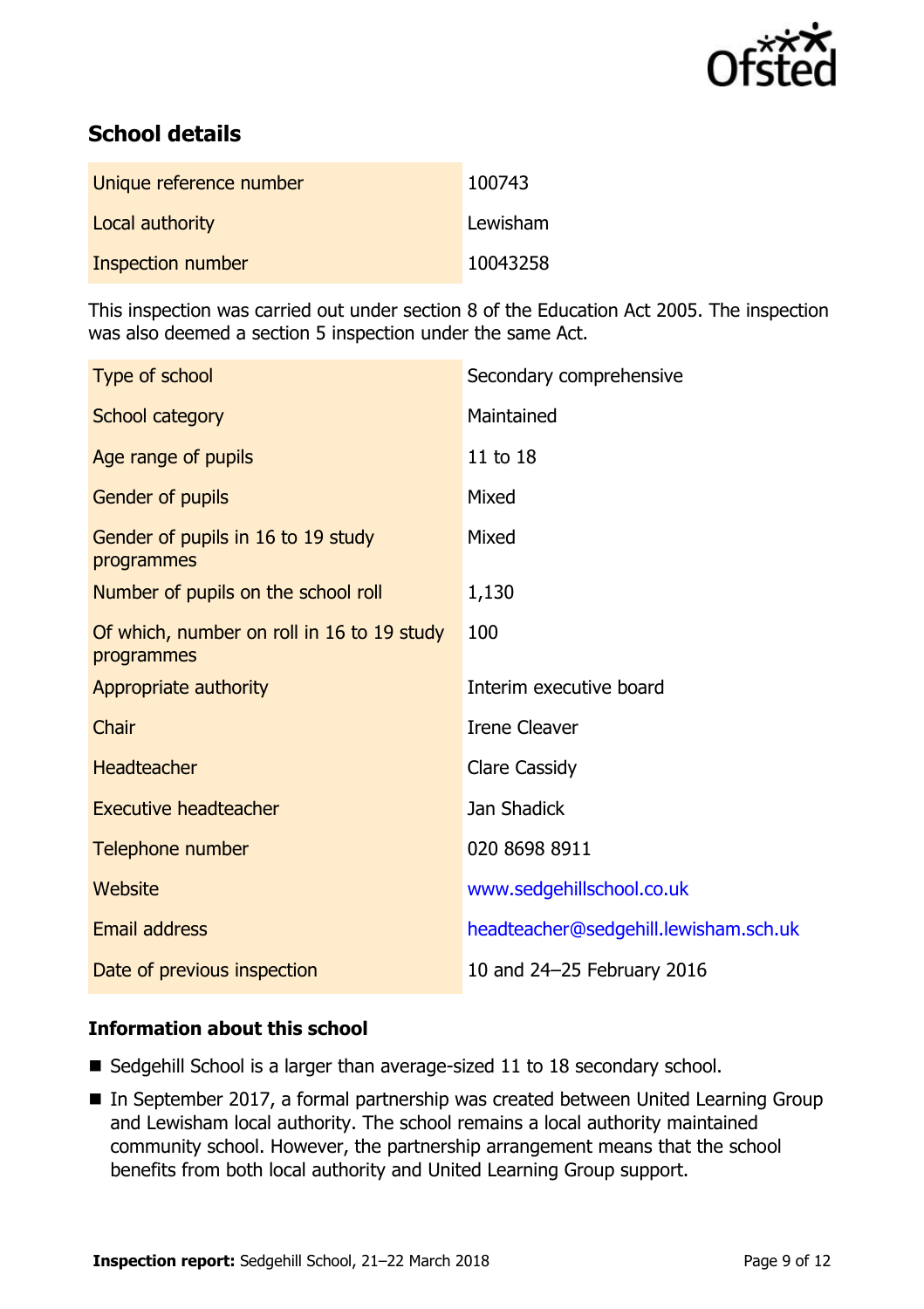

- **Just over half of the pupils are known to be eligible for the pupil premium.**
- Over two thirds of pupils are from minority ethnic backgrounds.
- The proportion of pupils who speak English as an additional language is just above average.
- The proportion of students who receive special educational needs support is above the national average.
- The proportions of pupils who have a statement of special educational needs or an education, health and care plan are above the national average.
- Pupils' attainment on entry into key stage 3 is significantly below the national average.
- $\blacksquare$  In 2017, the school did not meet the government's current floor standards, which set the minimum expectations for pupils' attainment and progress.
- A small cohort of pupils attend alternative provision at Lewisham Young Women's Resource Project and New Woodlands School.
- The school meets requirements on the publication of specified information on its website.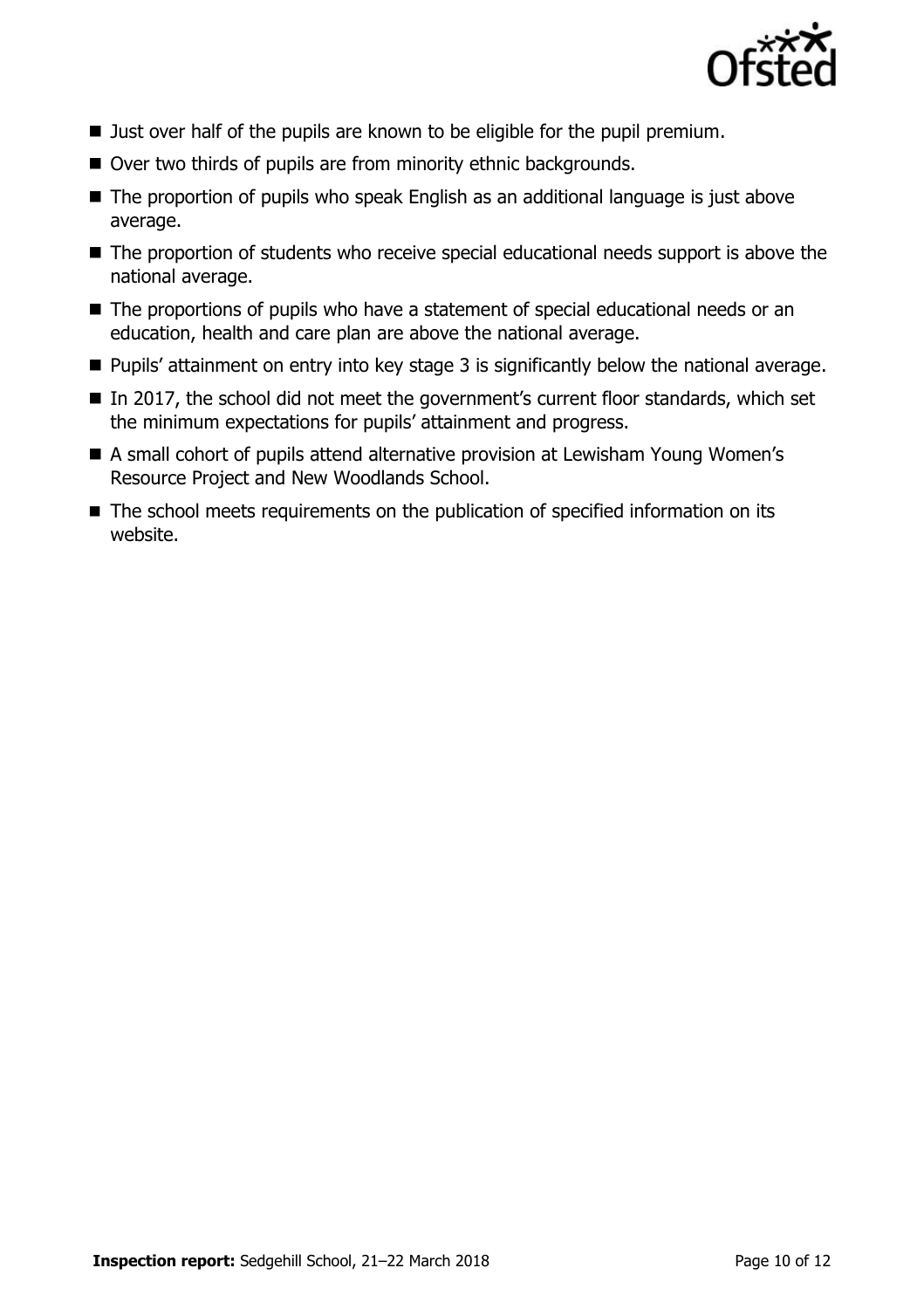

# **Information about this inspection**

- $\blacksquare$  During a section 8 monitoring visit, the team converted it to a full section 5 inspection, as there was evidence to suggest that the school no longer required special measures.
- **Inspectors observed teaching, learning and assessment across year groups and** subjects. They watched assemblies and visited the school library and tutor time. They listened to pupils reading in lessons. They talked to pupils during lessons and at breaktimes. They spoke to groups of pupils and students in the sixth form.
- Inspectors spoke to the executive headteacher, the headteacher, senior and middle leaders and staff. They spoke to a representative from the local authority and the chair of the IEB.
- Inspectors took account of the 57 responses to Ofsted's online survey, Parent View and 81 responses to the staff survey.
- The inspection team scrutinised a wide range of documentation, including: records related to pupils' behaviour and attendance, minutes of meetings, information on the progress made by pupils, the school's self-evaluation and the school's assessment system. Inspectors also reviewed safeguarding records, policies and procedures, including referrals to external agencies.
- Inspectors, alongside school leaders, scrutinised a wide range of current pupils' work.

# **Inspection team**

| Helen Matthews, lead inspector | Her Majesty's Inspector |
|--------------------------------|-------------------------|
| <b>Amanda Carter-Fraser</b>    | Her Majesty's Inspector |
| <b>Rachel Clarke</b>           | Ofsted Inspector        |
| <b>Catherine Davies</b>        | Ofsted Inspector        |